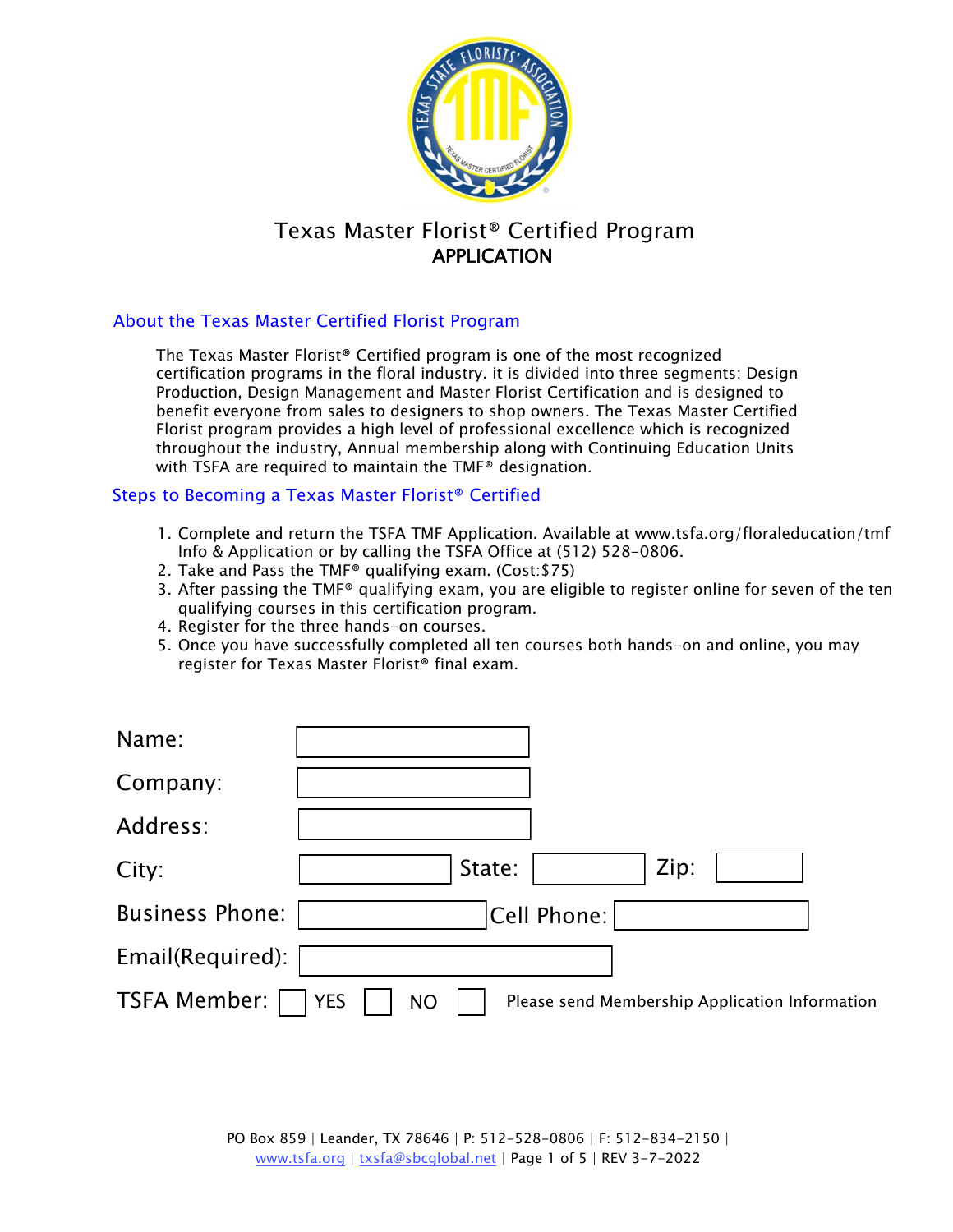#### Requirements:

- Complete Education Application
- Submit two industry recommendation letters
- Must complete a one page essay on why you would like to be certified
- Using the Elements and Principles of Floral Design, please design and submit photos of a front, back, and side view of five mechanically sound arrangements with a description of the specific elements and principles used with the arrangements in the photos. (NOTE: All photos should be taken against solid background, a white background is preferred. Photos should not be in front of a cooler or in front of any other objects)
	- o Wedding Bouquet
	- o Standing Easel Spray (Front and Back)
	- o Wired and Taped Corsage
	- o Vase Arrangement
	- o Asymmetrical Design

Once all five of the above arrangements have been completed and photographed, rate your Design Skill Level: (Scale of 1-5, one being weakest, 5 being strongest)

| <b>Wedding Bouquet</b>                |
|---------------------------------------|
| Standing Easel Spray (Front and Back) |
| Wired and Taped Corsage               |
| Vase Arrangement                      |
| Asymmetrical                          |

To be considered for the Texas Master Florist® Certified Program ALL information on pages 1-4 of this application must be completed and submitted. If you are in agreement with this statement and the information submitted to the Texas State Florists' Association is accurate, please sign and date below.

| <b>Name</b> |             |
|-------------|-------------|
|             |             |
| Signature   | <b>Date</b> |

PO Box 859 | Leander, TX 78646 | P: 512-528-0806 | F: 512-834-2150 | www.tsfa.org |txsfa@sbcglobal.net | Page 2 of 5 | REV 3-7-2022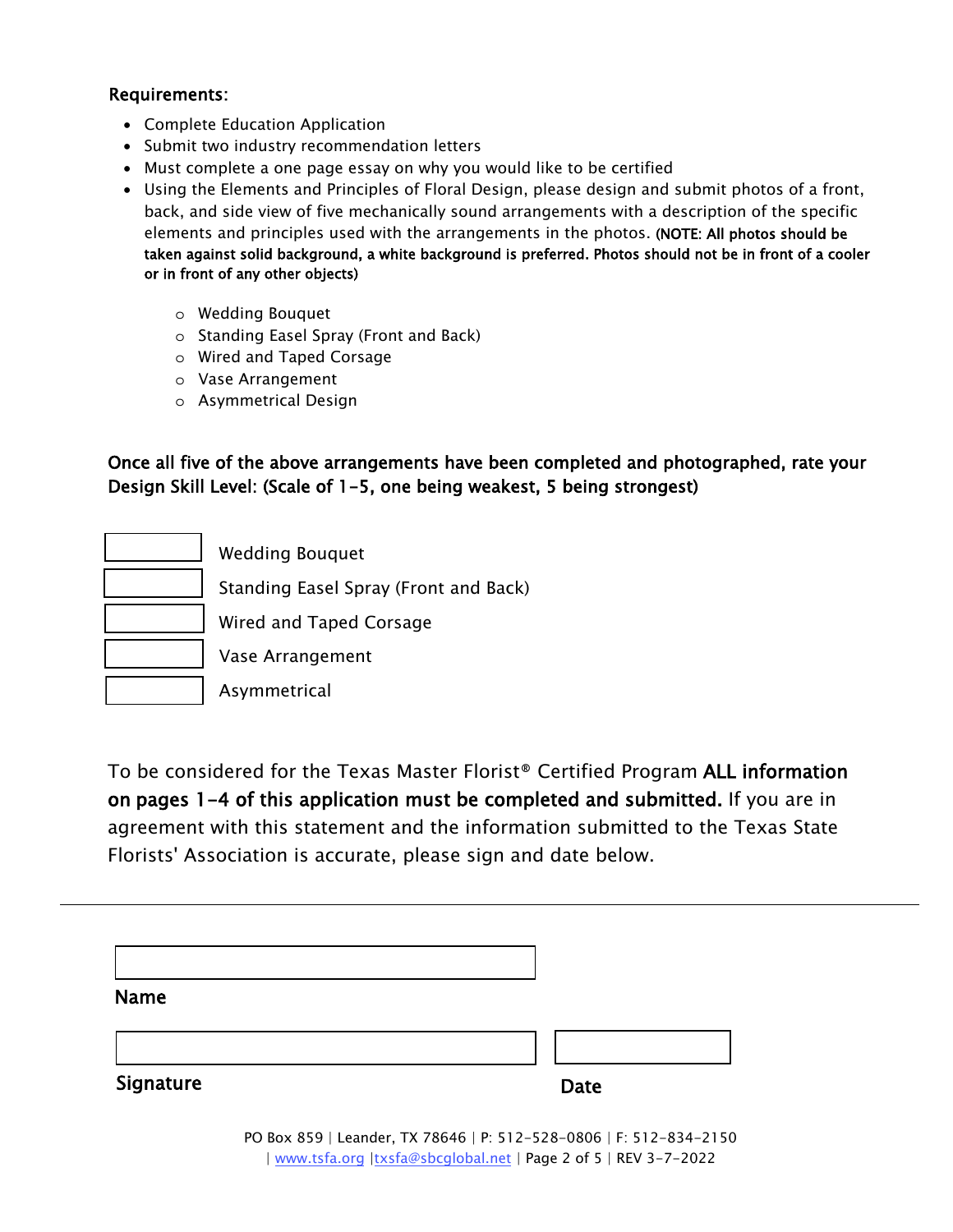| Initial: |  |
|----------|--|
|          |  |

# Floral Industry Experience - list three floral industry positions:

| Shop Name                       | Position                                        | City                                       | State | <b>Yrs Employed</b> |
|---------------------------------|-------------------------------------------------|--------------------------------------------|-------|---------------------|
| Shop Name                       | Position                                        | City                                       | State | <b>Yrs Employed</b> |
| Shop Name                       | Position                                        | City                                       | State | <b>Yrs Employed</b> |
|                                 | Floral Design Teachers and AG Science Teachers: |                                            |       |                     |
| School                          |                                                 | <b>Years Instructing Floral</b><br>Courses |       |                     |
| School                          | <b>Years Instructing Floral</b>                 | Courses                                    |       |                     |
| School                          | <b>Years Instructing Floral</b><br>Courses      |                                            |       |                     |
| Floral Design Schools Attended: |                                                 |                                            |       |                     |
|                                 |                                                 |                                            |       |                     |
| School                          | <b>Years Attended</b>                           | Courses                                    |       |                     |
| School                          | <b>Years Attended</b>                           | Courses                                    |       |                     |
| School                          | <b>Years Attended</b><br>Courses                |                                            |       |                     |
| <b>Hands-On Classes:</b>        |                                                 |                                            |       |                     |
| <b>Facilitator Name</b>         | <b>Dates Attended</b>                           | Courses                                    |       |                     |
| <b>Facilitator Name</b>         | Dates Attended                                  | Courses                                    |       |                     |
| <b>Facilitator Name</b>         | Dates Attended<br>Courses                       |                                            |       |                     |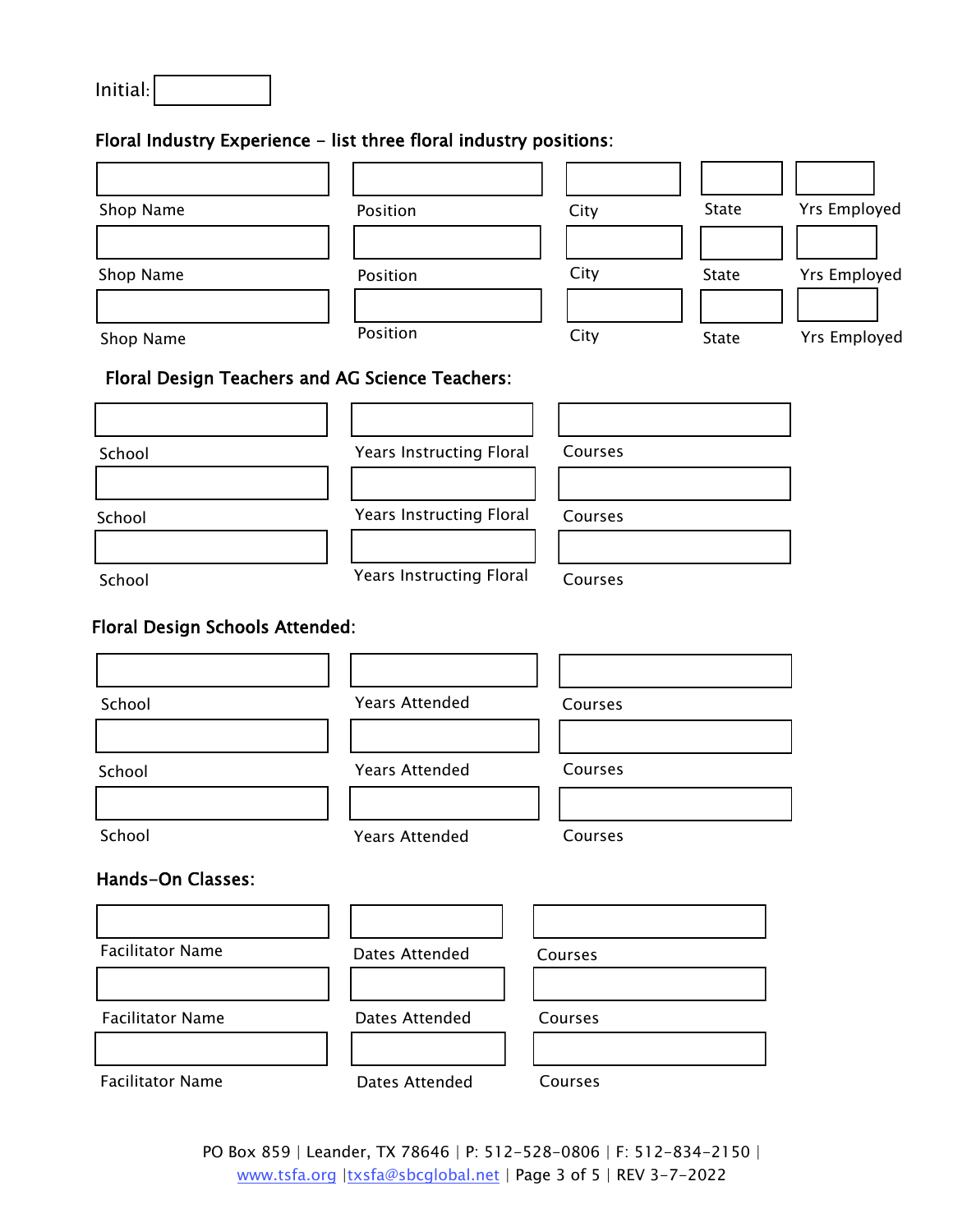| Inital: |  |
|---------|--|
|---------|--|

### Association Floral Education Events Attended:

| Organization | <b>Years Attended</b> |
|--------------|-----------------------|
|              |                       |
| Organization | <b>Years Attended</b> |
| ___<br>.     | . .                   |

#### Floral Industry/Association Memberships:

| <b>Texas State Florists Association</b> |  |  |
|-----------------------------------------|--|--|
| Others $(s)$ :                          |  |  |
| Others(s):                              |  |  |

Years of Membership Years of Membership Years of Membership

|                                                                                                 |  | the contract of the contract of the contract of the contract of the contract of the contract of the contract of |  |
|-------------------------------------------------------------------------------------------------|--|-----------------------------------------------------------------------------------------------------------------|--|
|                                                                                                 |  |                                                                                                                 |  |
|                                                                                                 |  |                                                                                                                 |  |
| the contract of the contract of the contract of the contract of the contract of the contract of |  |                                                                                                                 |  |
|                                                                                                 |  |                                                                                                                 |  |
|                                                                                                 |  |                                                                                                                 |  |

List the Principles of Design and describe what impact they have on your arrangement.

List the Elements of Design and Describe what impact they have on your arrangement.

What are your career goals after earning this certification?